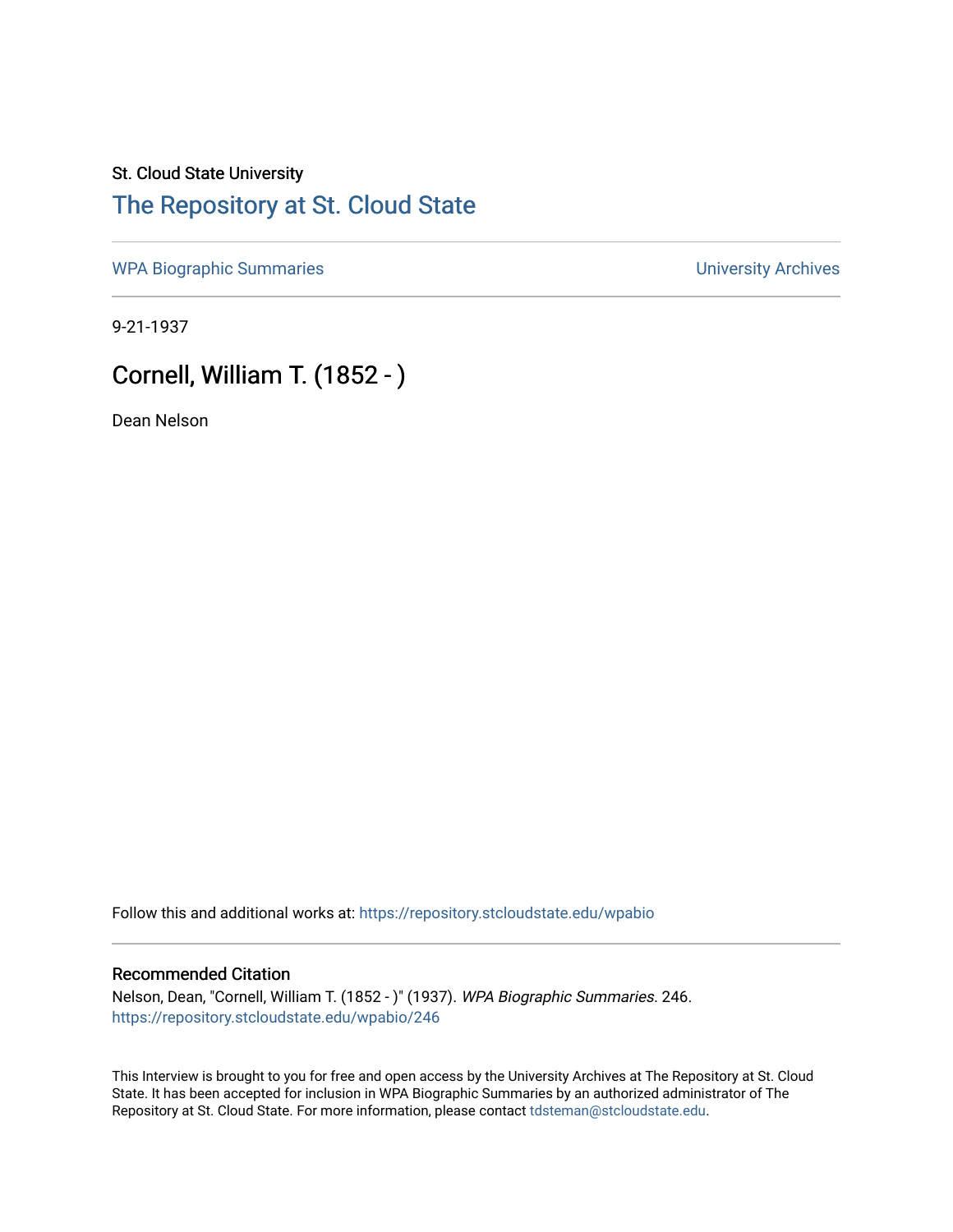### CORNELL, WILLIAM T.

### FILE NO. 6-258

Wm. T. Cornell was born in Onteda, New York, Sept. 5,1852 son of James and Sarah Cornell, natives of Cornwall, England. In 1856 Wm. was brought to Minnesota by his parents. This trip was made by ox dart and steamboat and required one month. The Cornell family first settled near St. Cloud, Minn, when Lower Town was the main business center. This consisted of log stores and homes. William remembers when they first erected the Edelbrock store and began building with boards instead of logs.

At the age of 23 years William moved to Maine Prairie and took land for a homestead. From this time until 1908 he farmed at Maine Preirie and has had the experience and endured the hardships of our early pioneers. The nearest market places were Fair Haven and St. Cloud our oxen being used for hauling. A trip to market usually took from four in the morning until ten at night. In 1886 when the village of Kimball was established it made the agricultural possibilities much greater in Maine Prairie by providing a ready market onby a few hours drive from the farm.

William T. Cadwell married Minnesota Cadwell at St. Cloud January 1,1879.

Minnesota (Cadwell) Cornell was born at Maine Prairie on her father's homestead March 24,1861, daughter of Thomas J. and Alvina (Carlion) Cadwell.

To William and Minnesota (Cadwell) Cornell were born four children, one deceased. The living are Elvin, Mrs. Frank Longwell, Mrs. Nell Hamilton and Mrs. Mable Depewd. There are thirteen grandchildren.

By: Dean Nelson

Interviewed: Minnesota (Oadwell)CornEll<br>Date: Sept.21,1937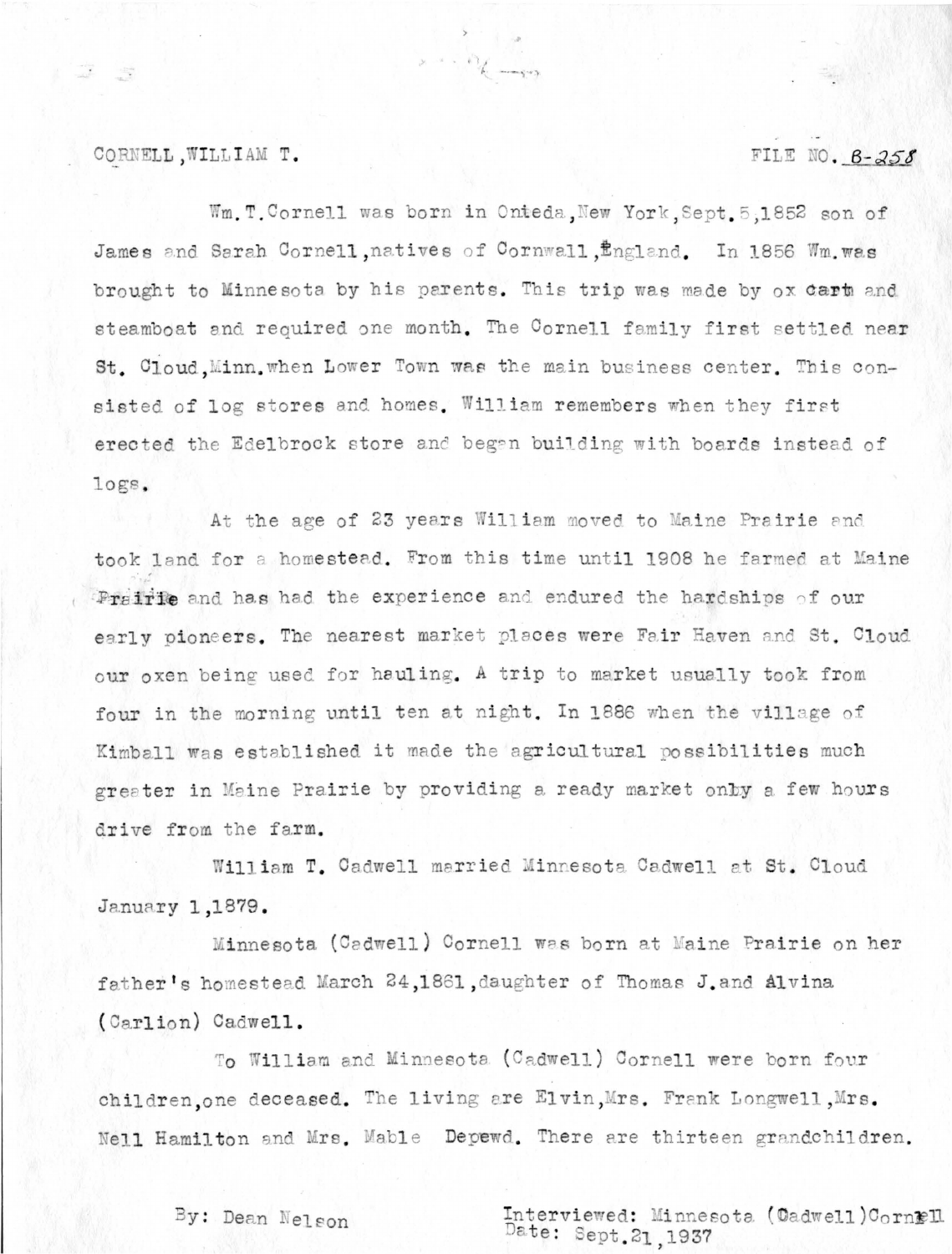## FROM THE REGORDS IN THE STEARNS COUNTY COURT HOUSE

## FOR THE WILLIAM T. CORNELL BIOGRAPHES

ADV: 9

| Name                    | Date of<br>Birth           | Place of<br>Birth |      | Father's Name   |    | Age     |
|-------------------------|----------------------------|-------------------|------|-----------------|----|---------|
| Mable Cornell           | June 13,1880 Maine Prairie |                   |      | William Cornell |    |         |
| Baby(Female)<br>Cornell | Aug. 10,1879               | 11                | Ħ    | Ħ               | Ħ  |         |
| Edith Cornell           | Aug. 25,1884               | 11                | 11   | 11              | 11 |         |
| Ħ<br>Elvin              | Oct. 9,1886                | 11                | 11   | Ħ               | 11 |         |
| Mother's Name           | Age                        | Book              | Page | Line            |    | Remarks |
| Minnie Cornell          |                            | А                 | 403  | 28              |    |         |
| $^{\mathsf{11}}$<br>11  |                            | $\mathbb A$       | 359  | 30              |    |         |
| Ħ<br>$\mathbf{H}$       |                            | A                 | 615  | 32              |    |         |
| Ħ<br>Ħ                  |                            | B                 | 53   | 29              |    |         |